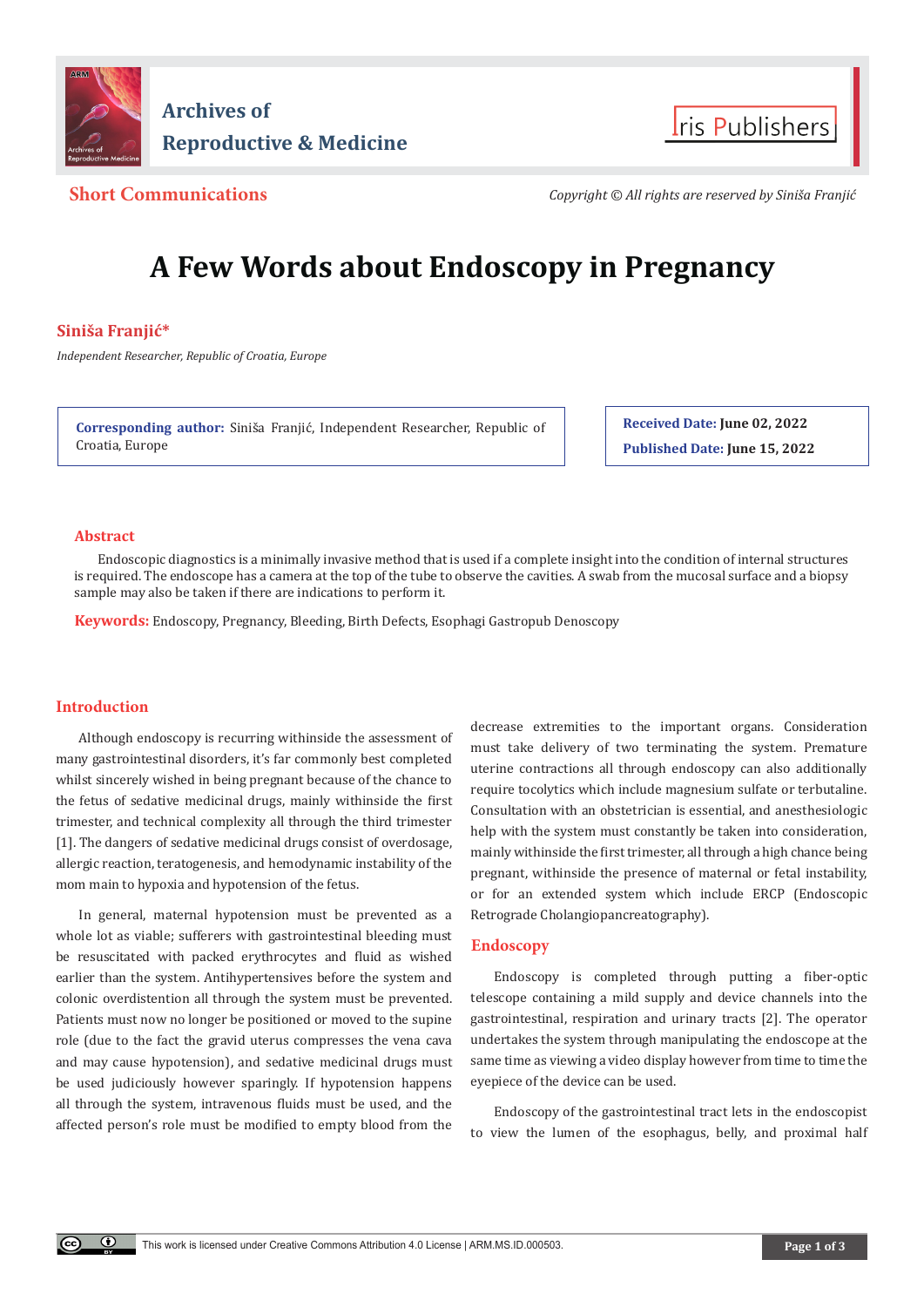of the duodenum (esophagogastroduodenoscopy or higher gastrointestinal endoscopy or gastroscopy), colon (colonoscopy), rectum and distal sigmoid colon (sigmoidoscopy), and distal rectum and anal canal (proctoscopy). It is typically completed below sedation. Intestinal endoscopy also can be completed at laparotomy (enterostomy) through creating a small incision withinside the gut and passing the endoscope alongside the intestinal lumen. Procedures which include dilatation of strictures, biopsy and diathermy ablation of polyps, injection of adrenaline round bleeding gastric and duodenal ulcers, cholangiopancreatography, elimination of not unusual place bile duct calculi, biliary dilatation or stenting, injection of hemorrhoids and tumors phototherapy may be completed the use of fiber‐optic endoscopes.

Endoscopy (3–6 h after ingestion) lets in comparing the volume and severity of caustic accidents; numerous grading classifications had been proposed, maximum of which had been derived from the Zargari classification [3]. Endoscopy was once the cornerstone of control algorithms worldwide. Patients with high-grade (3b) accidents are typically taken into consideration for surgical treatment at the same time as nonoperative remedies are tried for low-grade accidents (≤3a). The primary disadvantage of endoscopy is its incapability to are expecting appropriately the depths of intramural necrosis; this could cause futile surgical treatment or inappropriate "wait and see" control. Endoscopy reliably predicts dangers of stricture formation all through follow-up.

#### **Esophagi Gastropub Denoscopy (EGD)**

The maximum not unusual place warning signs for higher endoscopy all through being pregnant consist of higher gastrointestinal bleeding, mainly to rule out variceal bleeding or PUD (peptic ulcer disease), and excessive dyspepsia or epigastric consolation to rule out PUD [1]. Severe hyperemesis this is unresponsive to control, and odynophagia or dysphagia are different viable warning signs. Recent research has now no longer validated a growth in headaches in pregnant sufferers who've gone through esophagogastroduodenoscopy (EGD). Informed consent must nonetheless contain a dialogue of viable fetal dangers associated with sedation and the system. An obstetrician must be worried to decide if fetal tracking is wished. The American Society for Gastrointestinal Endoscopy (ASGE) additionally recommends that sufferers now no longer lie withinside the supine role all through healing because of the chance of inferior vena cava compression. During the system the affected person must be positioned withinside the left lateral role with the pinnacle expanded because of an multiplied chance of regurgitation of gastric contents in pregnant sufferers. Aspiration must be prevented through competitive perioral suctioning, elevation of the pinnacle of the affected person, nasogastric aspiration in sufferers with higher gastrointestinal bleeding earlier than EGD, and aspiration of the gastric lake all through the system. For sufferers with gastrointestinal bleeding,

resuscitation must be completed earlier than the system to the volume viable.

#### **Hematochezia**

The maximum not unusual place symptom main to the usage of decrease endoscopy all through being pregnant is hematochezia [1]. Severe diarrhea, belly pain, colonoscopy decompression of volvulus, and assessment of a mass lesion are different viable warning signs. Another indication for decrease endoscopy all through being pregnant is incarceration of the gravid uterus; on this condition, the uterus turns into lodged below the inferior margin of the sacral promontory. One record has defined five sufferers who underwent a success colonoscopy launch through intubating the sigmoid colon to use strain to the anterior wall of the rectum after guide discount had failed. No unfavorable fetal effects had been observed, and the opportunity might had been surgical treatment, which includes a mile's better chance.

The protection of bendy sigmoidoscopy has been validated in a couple of case reviews and research. Flexible sigmoidoscopy has been completed without unfavorable results in all three trimesters of being pregnant. Most approaches are finished with minimum bowel preparation (tap-water enemas) and without sedation to limit unfavorable effects. Although hemodynamic tracking of the mom must constantly be part of the system, maximum stated instances did now no longer contain any fetal tracking, alevin though this could be taken into consideration, especially in instances of maternal hemodynamic instability.

Colonoscopy is not often indicated all through being pregnant and much less is thought approximately the protection of this system. If required, the second one trimester is typically taken into consideration the most secure time to carry out colonoscopy all through being pregnant. The theoretical dangers of colonoscopy consist of untimely labor, uterine rupture, placental abruption, and fetal compression.

#### **Bleeding**

There are only a few statistics at the dangers associated with endoscopic remedy in being pregnant [1]. Because endoscopy is frequently completed for the indication of gastrointestinal bleeding, endoscopic hemostasis can be required to preserve hemodynamic balance of the mom and fetus and to keep away from the more dangers of continual bleeding or surgical treatment. No unfavorable occasions associated with the usage of thermocoagulation in being pregnant had been stated in case reviews and small research; however, electric powered contemporary can pass the amniotic fluid, and the chance of fetal publicity remains. The ASGE recommends that bipolar cautery must be used as opposed to monopolar to lessen the chance of fetal publicity to stray contemporary. The affected person must be in order that the uterus isn't always among the electric catheter and the grounding pad.